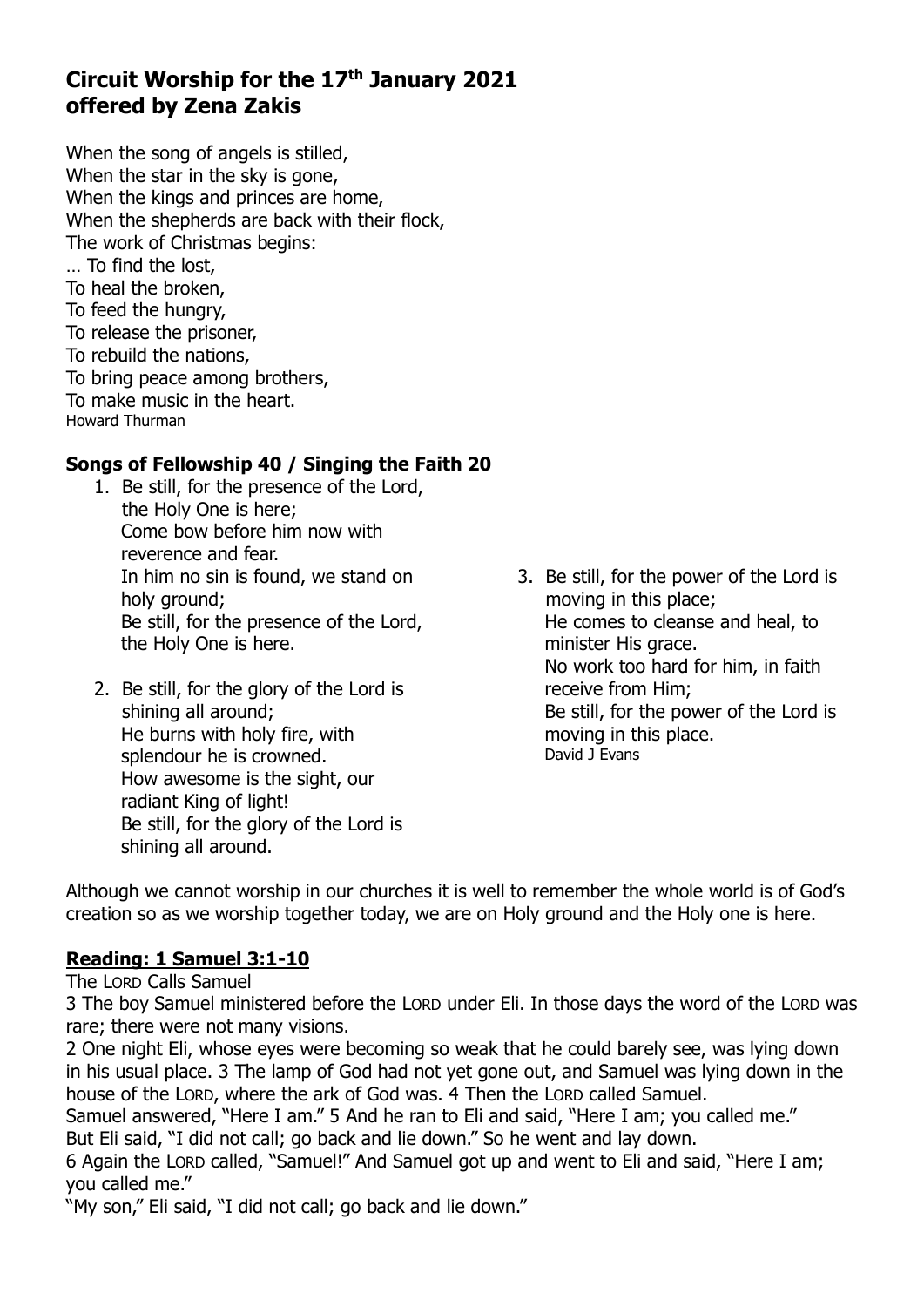7 Now Samuel did not yet know the LORD: The word of the LORD had not yet been revealed to him.

8 A third time the LORD called, "Samuel!" And Samuel got up and went to Eli and said, "Here I am; you called me."

Then Eli realized that the LORD was calling the boy. 9 So Eli told Samuel, "Go and lie down, and if he calls you, say, 'Speak, LORD, for your servant is listening.'" So Samuel went and lay down in his place.

10 The LORD came and stood there, calling as at the other times, "Samuel! Samuel!" Then Samuel said, "Speak, for your servant is listening."

### **Songs of Fellowship 42 / Singing the Faith 545**

- 1. Be though my vision, O Lord of my heart, Be all else but naught to me, save that Thou art; Be Thou my best thought in the day and the night, Both waking and sleeping, Thy presence my light.
- 2. Be Thou my wisdom, be Thou my true word, Be Thou ever with me, and I with Thee, Lord; Be Thou my great Father, and I Thy true son; Be Thou in me dwelling, and I with Thee one.
- 3. Be Thou my breastplate, the sword for the fight; Be thou my whole armour, be Thou my true might; Be Thou my soul's shelter, be Thou my strong tower: O raise me Thou heavenward, great Power of my power.

### **Reading Psalm 139: 13-16 (From The Message)**

**13–16** Oh yes, you shaped me first inside, then out; you formed me in my mother's womb. I thank you, High God—you're breathtaking! Body and soul, I am marvellously made! I worship in adoration—what a creation! You know me inside and out, you know every bone in my body; You know exactly how I was made, bit by bit, how I was sculpted from nothing into something. Like an open book, you watched me grow from conception to birth; all the stages of my life were spread out before you, The days of my life all prepared before I'd even lived one day.

4. Riches I need not, nor man's empty praise:

Be Thou inheritance now and always; Be You and Thou only the first in my heart:

O Sovereign of heaven, my treasure Thou art.

5. High King of heaven, Thy heaven's bright Sun, O grant me it's joys after victory is won; Great Heart of my own heart, whatever befall, Still be Thou my vision, O Ruler of all. Irish, 8th century translated by Mary Elizabeth Byrne (1880–1931) versified by Eleanor Henrietta Hull (1860– 1935) (alt.)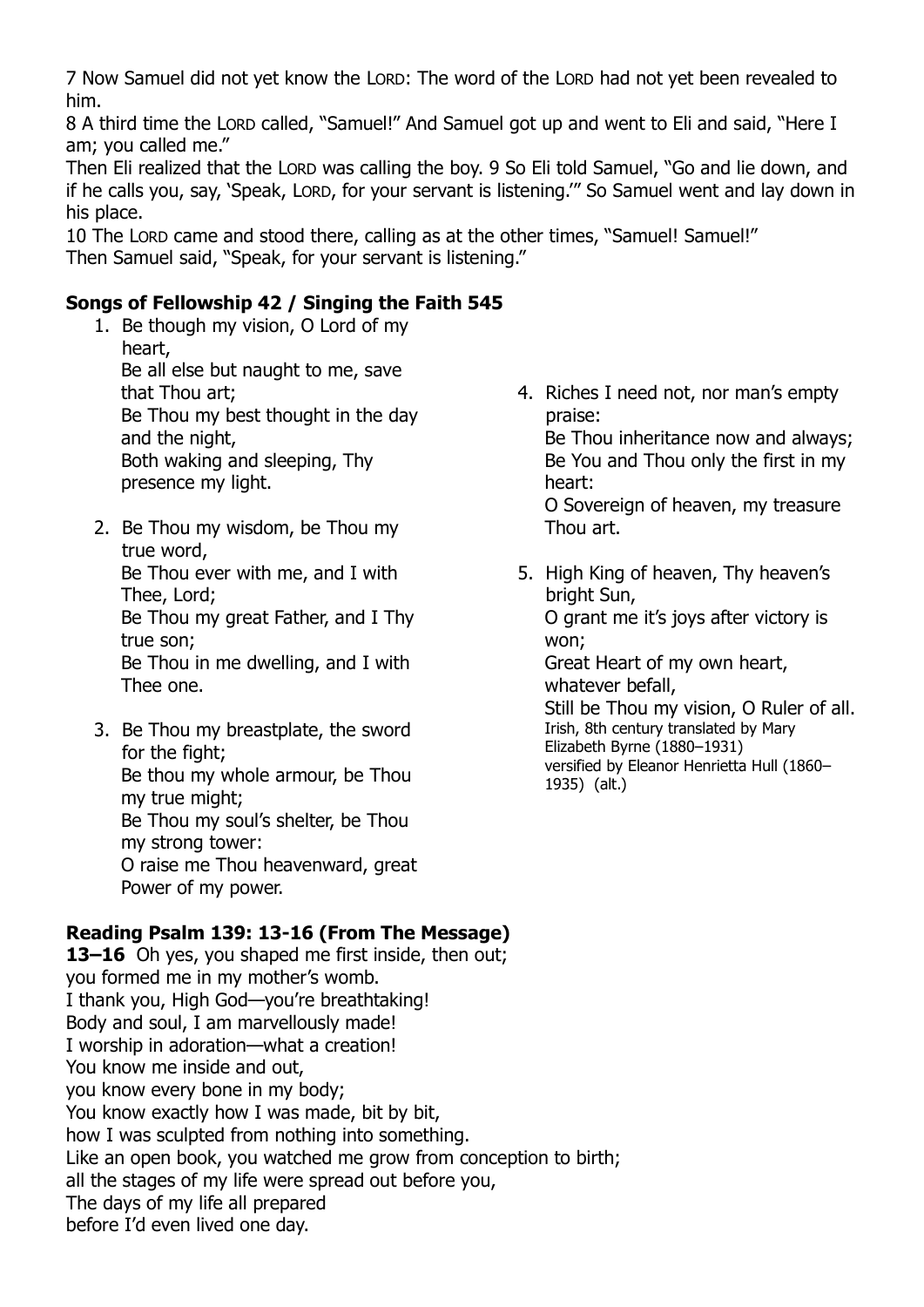#### **Prayers of Thanksgiving and Confession**

Dear Lord

Your word says we will seek you and find you when we seek you with all our heart. We long to hear your voice, Lord. But we know in order to hear you, we need to spend with you. Help us to desire your presence more than anything else. Your presence is a gift and we will show gratitude for that gift by making time to seek you in prayer each day. We know you will meet us there and we will listen to what you want us to do

Father, forgive us for letting our lives get so busy that we have forgotten to prioritise our time together. Thank you for the second chance. Thank you for also reminding us of the danger of trying to face life's challenges in our own strength. Time in your presence brings peace, comfort and renewed hope.

In the name of our Lord Jesus, our Saviour, we pray Amen

# **Reading John 1: 43-51**

### **Jesus Calls Philip and Nathanael**

43 The next day Jesus decided to leave for Galilee. Finding Philip, he said to him, "Follow me." 44 Philip, like Andrew and Peter, was from the town of Bethsaida. 45 Philip found Nathanael and told him, "We have found the one Moses wrote about in the Law, and about whom the prophets also wrote—Jesus of Nazareth, the son of Joseph."

46 "Nazareth! Can anything good come from there?" Nathanael asked.

"Come and see," said Philip.

47 When Jesus saw Nathanael approaching, he said of him, "Here truly is an Israelite in whom there is no deceit."

48 "How do you know me?" Nathanael asked.

Jesus answered, "I saw you while you were still under the fig tree before Philip called you." 49 Then Nathanael declared, "Rabbi, you are the Son of God; you are the king of Israel." 50 Jesus said, "You believe because I told you I saw you under the fig tree. You will see greater things than that." 51 He then added, "Very truly I tell you, you will see 'heaven open, and the angels of God ascending and descending on' the Son of Man."

# **Songs of Fellowship 851 / Singing the Faith 446**

1. I will offer up my life in spirit and truth, Pouring out the oil of love As my worship to You. In surrender I must give my every part; Lord receive the sacrifice Of a broken heart.

Jesus, what can I give, what can I bring To so faithful a friend, to so loving a King? Saviour, what can be said, what can be sung As a praise of your name For the things you have done?

Oh, my words could not tell, not even in part, Of the debt of love, that is owned by this grateful heart.

2. You deserve my every breath For You've paid the great cost; Giving up your life to death, Even death on a cross. You took all my shame away, There defeated my sin, Opened up the gates of heaven, And have beckoned me in.

Jesus, what can I give, what can I bring …. Matt Redman (b. 1974)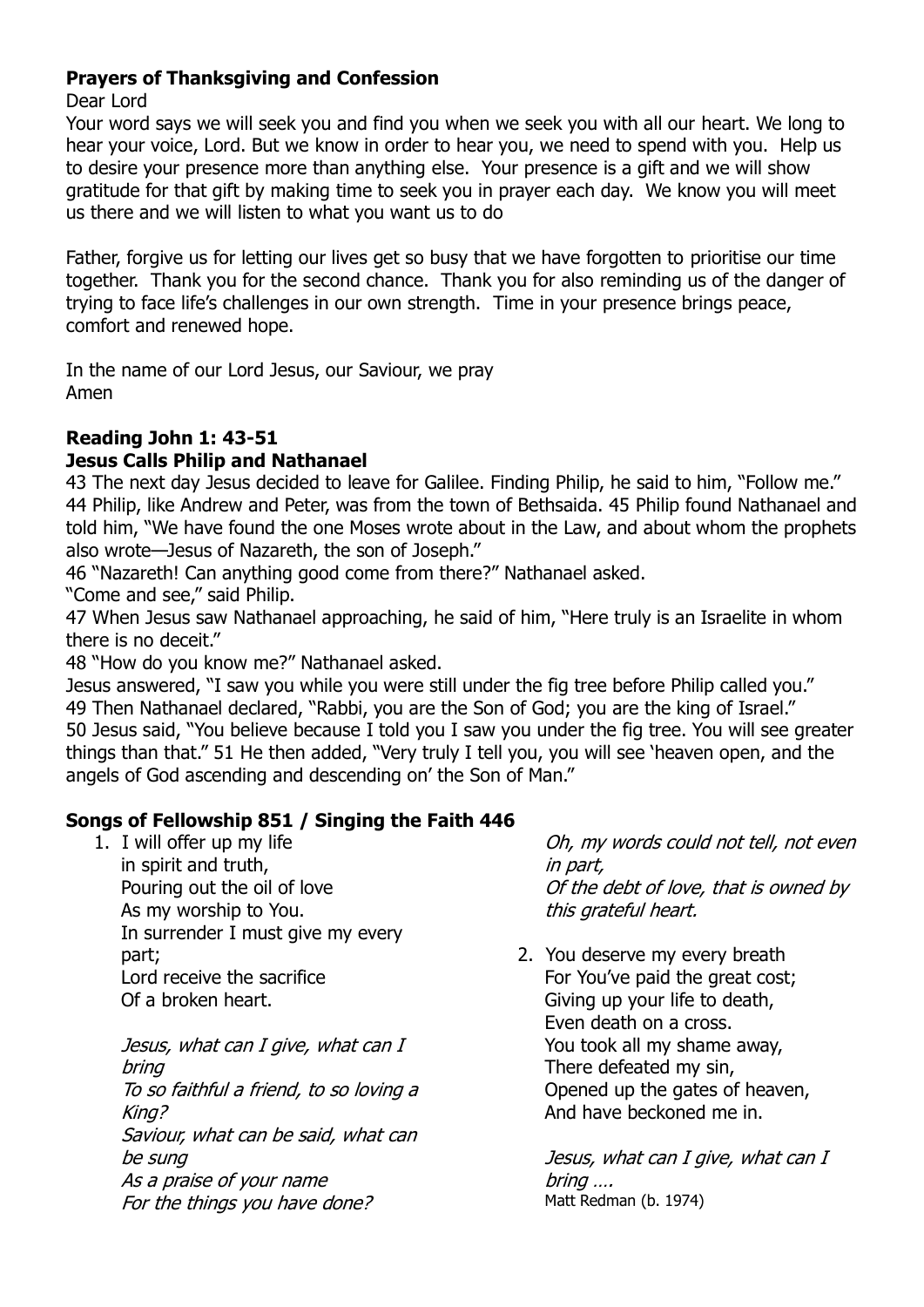## **Reflection**

"Jesus found Phillip". Phillip didn't find Christ, Christ found Phillip. This is really important. We hear and probably say ourselves that we have found Jesus, but what they and we often forget is that they and we are the found ones. God constantly seeks out his people. Throughout the Bible he looks for his created ones. In the Garden of Eden God calls out for Adam and Eve who are hiding after having eaten the apple. In our Old Testament reading God calls out to Daniel who doesn't at that point understand. In Ephesians Paul tells us that he has always sought us out "For he chose us in him before the creation of the world." Does that mean we don't have any free will? Of course we do, God seeks all of us and calls out to all of us, we choose whether to listen and, more importantly to hear what he has to say and what he wants us to do. It is then a further choice if we actually do what he has told us his wishes.

To 'Follow Him' is not to give him a bit of thought when we have time, after the housework, cleaning the hamster, the accounts, washing the car, our relationships or whatever else fills our lives. We are asked to follow him by putting him at the centre of our lives, we mustn't hold anything back, "He is Lord of all or not at all". So how do we do that?

The first rule of being a disciple is that we must tell other people about Jesus. After all the first thing Phillip did was go and tell Nathanial. Phillip was not a man of great learning but he went on to be a great evangelist. He might have struggled to give in depth arguments but he was passionate, "Come and see". We don't need to be great Theologians to be a disciple, we just need to be passionate about our beliefs and say "Come and see". Only when others can see what we believe can they be persuaded that they have been found by God.

Sometimes, it can be disheartening and depressing when we don't get the response we hope for. Like the disciples and later evangelists, we have to keep on going and that may be all that is needed. The second rule of being a disciple is to be determined.

And thirdly, very importantly, being a disciple means receiving the Peace and Grace from God. He knows us in all ways before we come to him. In Psalm 139 we are told "all the stages of my life are laid out before you". He knows Nathaniel, who is sceptical, "I saw you while you were under the fig-tree before Philip called you." Jesus knows Nathaniel spiritually and recognises his lack of deceit and knows that Nathaniel would see and do great things. God knows every hair on our head, he can see what we can do if we put him at the centre of our lives. The more we do this, the greater the peace we will have in our hearts.

Sometimes we make assumptions about people, places and situations. Nathaniel did the same, "Nazareth, can anything good come from there?" But as he found out and we now know, the very best came out of Nazareth. So let us not assume that things can't change. If we say "Come and see", with love and passion, if we put God at the centre of our lives and accept his love and blessing, then we will have heard him and we will feel his peace and we will know that things have already changed.

#### **For conversation**

How easy or difficult is it to talk to others about your faith to non believers and say "Come and see"?

What else do you need to do to be a disciple of the Lord?

### **Prayer: Songs of Fellowship 423 x2**

Oh Lord hear my prayer, Oh Lord hear my prayer: When I call answer me. Oh Lord hear my prayer, Oh Lord hear my prayer: Come and listen to me.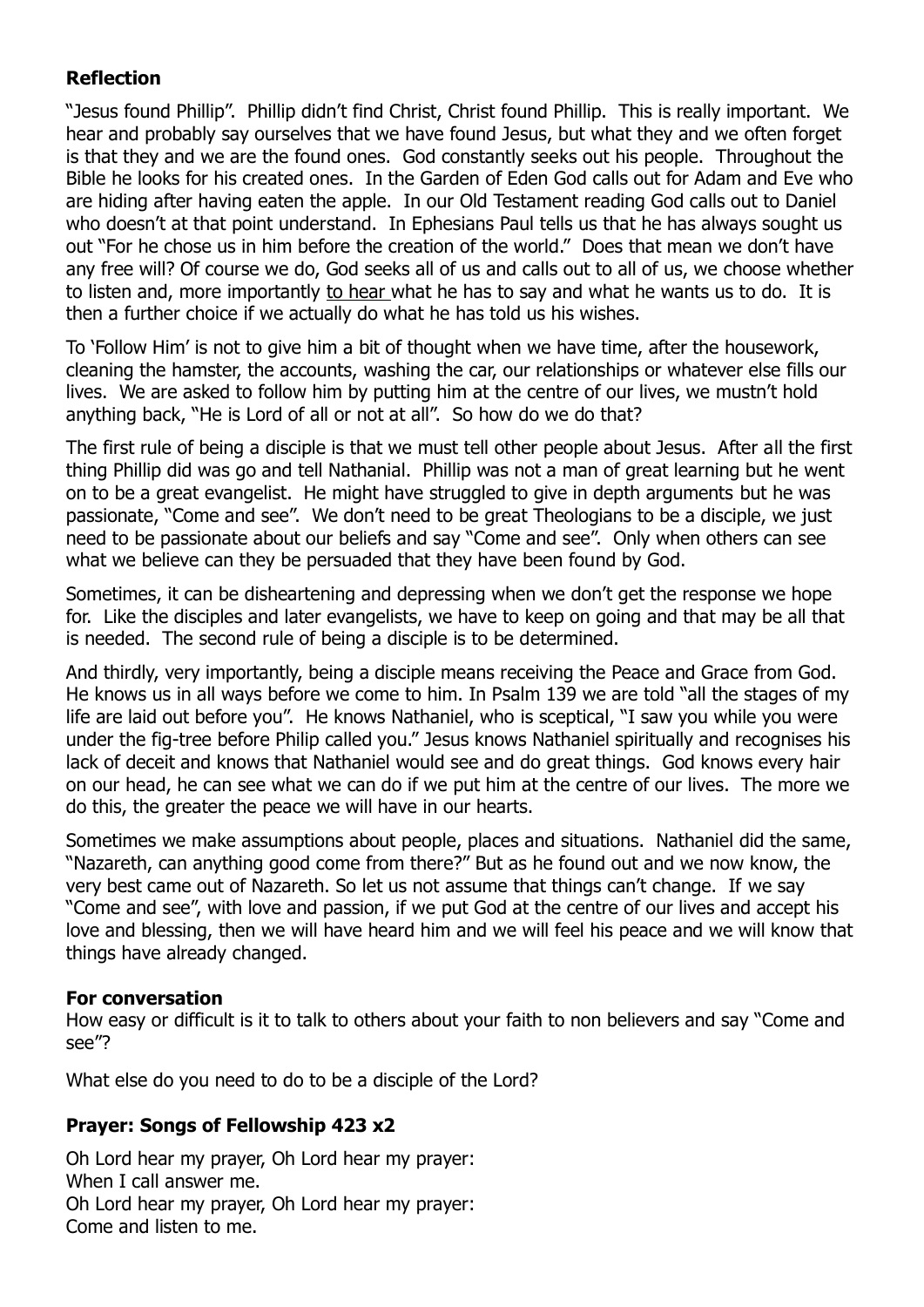#### **Prayers of Intercession**

We pray for those who feel small and insignificant; We pray hope for those whose incomes are small; We pray encouragement for those who feel neglected; We pray confidence for those who feel unattractive; We pray courage for those who feel afraid; We pray boldness for those who feel inadequate; We pray protection for all in minorities; We pray trust for those who feel their faith is fragile. We pray peace for all creation, great and small. In Jesus' name. **Amen**

#### **The Lord's Prayer**

#### **Traditional Form Modern Form**

Our Father, who art in heaven, Our Father in heaven, hallowed be thy name; hallowed be your Name, thy kingdom come; your kingdom come; thy will be done; your will be done; on earth as it is in heaven. on earth as in heaven. Give us this day our daily bread. Give us this day our daily bread. And forgive us our trespasses, Forgive us our sins as we forgive those who as we forgive those who trespass against us. The sin against us. And lead us not into temptation; Save us from the time of trial but deliver us from evil. The same and deliver us from evil. For thine is the kingdom, For the kingdom, the the power and the glory entity power and the glory are for ever and ever yours, now and for ever. Amen **Amen.** 

### **Songs of Fellowship 830 / Singing The Faith 663**

1. I, the Lord of sea and sky, I have heard my people cry; All who dwell in dark and sin My hand will save. I, who made the starts of night, Will make their darkness bright. I will speak my word to them, Whom shall I send?

Here I am Lord. Is it I Lord? I have heard you calling in the night. I will go Lord, If you lead me; I will hold your people in my heart.

2. I, the Lord of snow and rain, I have borne your people's pain; I have left for love of them - They turn away.

I will break their hearts of stone, Give them hearts for love alone; I will speak my word to them. Whom shall I send?

#### Here I am, Lord….

3. I, the Lord of wind and flame, I will tend the poor and lame, I will set a feast for them - My hand will save. Finest bread I will provide Till their hearts are satisfied; I will give My life to them. Whom shall I send?

Here I am, Lord…. Daniel L. Schutte (b. 1947)